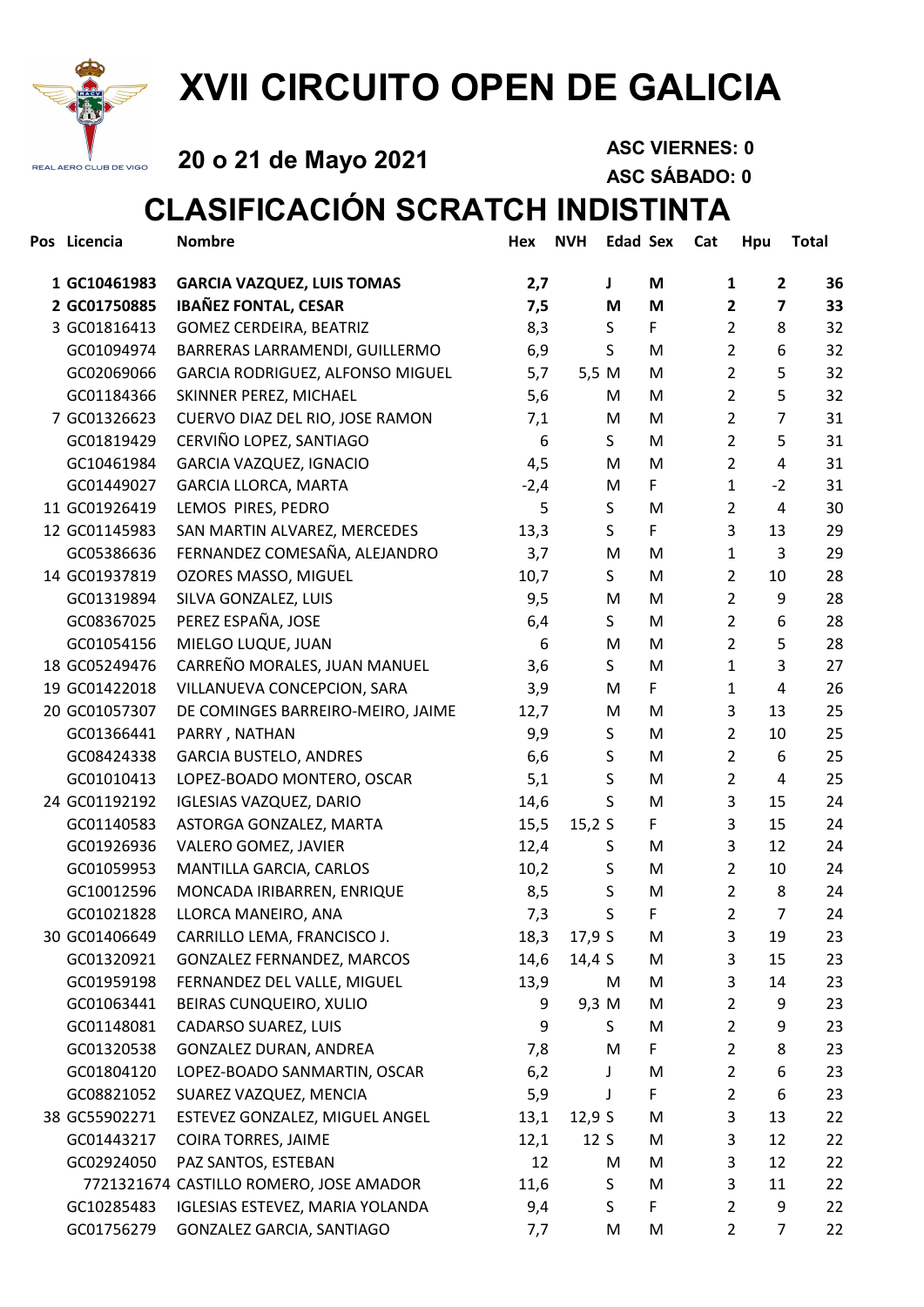| 44 GC01109113 | <b>GALAN MUSATADI, CARLOS</b>           | 17,2 | 16,8S        | M  | 3              | 17 | 21 |
|---------------|-----------------------------------------|------|--------------|----|----------------|----|----|
| GC01450942    | DE LA CALLE VERGARA, L. GONZAGA         | 13   | 12,9S        | M  | 3              | 13 | 21 |
| GC01315536    | <b>GONZALEZ FREIRE, JOSE</b>            | 11,6 | 11,5 M       | M  | 3              | 11 | 21 |
| 47 GC01996150 | ROIG MARIÑO, JAVIER                     | 21,4 | M            | M  | 4              | 22 | 20 |
| GC01172480    | RIVERA GOMEZ, DOMINGO                   | 15,6 | 15,4 S       | M  | 3              | 16 | 20 |
| GC51819245    | SAMPEDRO BARREIRO, DOMINGO              | 8,5  | S            | M  | $\overline{2}$ | 8  | 20 |
| 50 GC05763495 | RODRIGUEZ-CADARSO DE LA PEÑA, LUIS      | 17   | $\sf S$      | M  | 3              | 17 | 19 |
| GC10065640    | ALFAYA PIÑEIRO, MANUEL                  | 12,3 | $\sf S$      | M  | 3              | 12 | 19 |
| GC61916369    | CAAMAÑO CASTRO, JOSE MANUEL             | 11,2 | $\sf S$      | M  | $\overline{2}$ | 11 | 19 |
| GC01782536    | MAGALLANES BAS, MARIANO                 | 11,2 | $\mathsf{S}$ | M  | $\overline{2}$ | 11 | 19 |
| GC10459010    | COSTAS PUIME, CARLOS                    | 10,2 | M            | M  | $\overline{2}$ | 10 | 19 |
| CM01033786    | FERNANDEZ DE SANTOS ZUNZUNEGUI, DIEGO   | 8,4  | M            | M  | $\overline{2}$ | 8  | 19 |
| 56 GC01934607 | BUA RODRIGUEZ, MIGUEL FRANCISCO         | 19   | M            | M  | 4              | 19 | 18 |
| GC10285484    | LAGE FERNANDEZ, JOSE CARLOS             | 15,6 | $\sf S$      | M  | 3              | 16 | 18 |
| GC55145159    | FERNANDEZ COSTAS, BENITO                | 15,2 | S            | M  | 3              | 15 | 18 |
| GC01891273    | MIGUEL RUBIO, GABRIEL                   | 13,4 | 14 M         | M  | 3              | 13 | 18 |
| 60 GC01188902 | REQUEJO VARELA, ALEJANDRO               | 19,7 | S            | M  | 4              | 20 | 17 |
| GC01028595    | MEIJIDE VECINO, MANUEL                  | 17,4 | S            | M  | 3              | 18 | 17 |
| GC01220904    | COVELO LOPEZ, MARIO                     | 15,9 | S            | M  | 3              | 16 | 17 |
| GC01454214    | DEL RIO PENA, SAMUEL                    | 15,9 | 16,1 M       | M  | 3              | 16 | 17 |
| GC55129456    | MARTINEZ CUETO, PEDRO                   | 15,2 | S            | M  | 3              | 15 | 17 |
| GC01237989    | LOPEZ SILVA, MANUEL                     | 13,6 | 13,8S        | M  | 3              | 14 | 17 |
| GC01147251    | RODRIGUEZ MINIÑO, ANGEL                 | 14,3 | 14,9 S       | M  | 3              | 14 | 17 |
| 67 GC10956624 | DIAZ OTERO, CARLOS                      | 23,1 | 22,7 M       | M  | 4              | 24 | 16 |
| GC01943249    | <b>GONZALEZ MENDEZ, JAVIER</b>          | 21,4 | S            | M  | 4              | 22 | 16 |
| GC05776461    | TOVAL BARRERAS, GABRIEL                 | 21,7 | 21,9 M       | M  | 4              | 22 | 16 |
| GC01248833    | FOURNOL MARCOS, Mª TERESA               | 18,5 | 18,4 S       | F  | 4              | 18 | 16 |
| GC01111404    | REGOJO BALBOA, JACOBO                   | 15   | M            | M  | 3              | 15 | 16 |
| GC08222085    | FERNANDEZ DOSIL, MARCO ANTONIO          | 13,4 | 13,6S        | M  | 3              | 13 | 16 |
| GC01187395    | PEREZ RODRIGUEZ, JORGE L.               | 12,2 | S.           | M  | 3              | 12 | 16 |
| 74 GC55808657 | GONZALEZ DE HAZ DIAZ-CASTROVERDE, JAIME | 25,7 | M            | М  | 4              | 27 | 15 |
| GC10463798    | REIGOSA DE ELVIRA, SONSOLES             | 22,7 | 22,5S        | F  | 4              | 23 | 15 |
| GC00457844    | SOTO FERNANDEZ, CARLOS                  | 19,3 | S            | M  | 4              | 20 | 15 |
| GC01053423    | MENDEZ PEREZ, CORAL                     | 17,5 | $\sf S$      | F  | 3              | 17 | 15 |
| GC01461101    | MARTINEZ VALENTE, JOAQUIN               | 16,2 | S            | M  | 3              | 16 | 15 |
| GC61904402    | ARUFE RODRIGUEZ, RAFAEL                 | 9,9  | S            | M  | $\overline{2}$ | 10 | 15 |
| GC01243772    | PORTELA JELUSICH, ALEJANDRO             | 10   | S            | M  | $\overline{2}$ | 10 | 15 |
| 81 GC01362110 | RODRIGUEZ GARCIA, JOSE LUIS             | 25,2 | 24,8 S       | M  | 4              | 26 | 14 |
| GC08452726    | COMPARADA GUERRA, GUSTAVO               | 22,3 | S            | M  | 4              | 23 | 14 |
| GC01264136    | <b>BUENO REY, CARLOS</b>                | 14,6 | S            | M  | 3              | 15 | 14 |
| GC55188081    | PAVON FREIRE, JOSE JAVIER               | 12,9 | 13S          | M  | 3              | 13 | 14 |
| 85 GC01149579 | MEIJIDE MENDEZ, ANA                     | 22,6 | M            | F. | 4              | 23 | 13 |
| GC08754841    | BRANDARIZ GONZALEZ, MANUEL              | 21,5 | M            | M  | 4              | 22 | 13 |
| GC01164984    | ZAYAS CARVAJAL, GALO                    | 20,3 | S            | M  | 4              | 21 | 13 |
| GC10774416    | MARTINEZ VERGES, PEDRO                  | 19,4 | M            | M  | 4              | 20 | 13 |
| GC01906884    | CASAL FERNANDEZ, PABLO                  | 18,5 | M            | M  | 4              | 19 | 13 |
| GC01070768    | BEIRAS TORRADO, JULIO                   | 16,5 | S            | M  | 3              | 17 | 13 |
| GC01220215    | AMOR FERNANDEZ, MARGARITA               | 16,1 | S            | F  | 3              | 16 | 13 |
| 92 GC01089790 | SEOANE ALONSO, LUIS MIGUEL              | 21,7 | $\sf S$      | M  | 4              | 22 | 12 |
| GC01088609    | BARRERAS GONZALEZ, JORGE                | 20,2 | S            | M  | 4              | 21 | 12 |
| 94 GC01098435 | BEIRAS CUNQUEIRO, ANDREIA               | 26,5 | M            | F  | 5              | 26 | 11 |
| GC01944610    | DURAN ROSALES, TANIA                    | 31,4 | M            | F  | 5              | 26 | 11 |
| GC01070769    | CUNQUEIRO SARMIENTO, ROSA               | 22,9 | S            | F  | 4              | 23 | 11 |
| CP29449526    | SANCHEZ MANTILLA, JOSE MARIA            | 21,8 | M            | M  | 4              | 22 | 11 |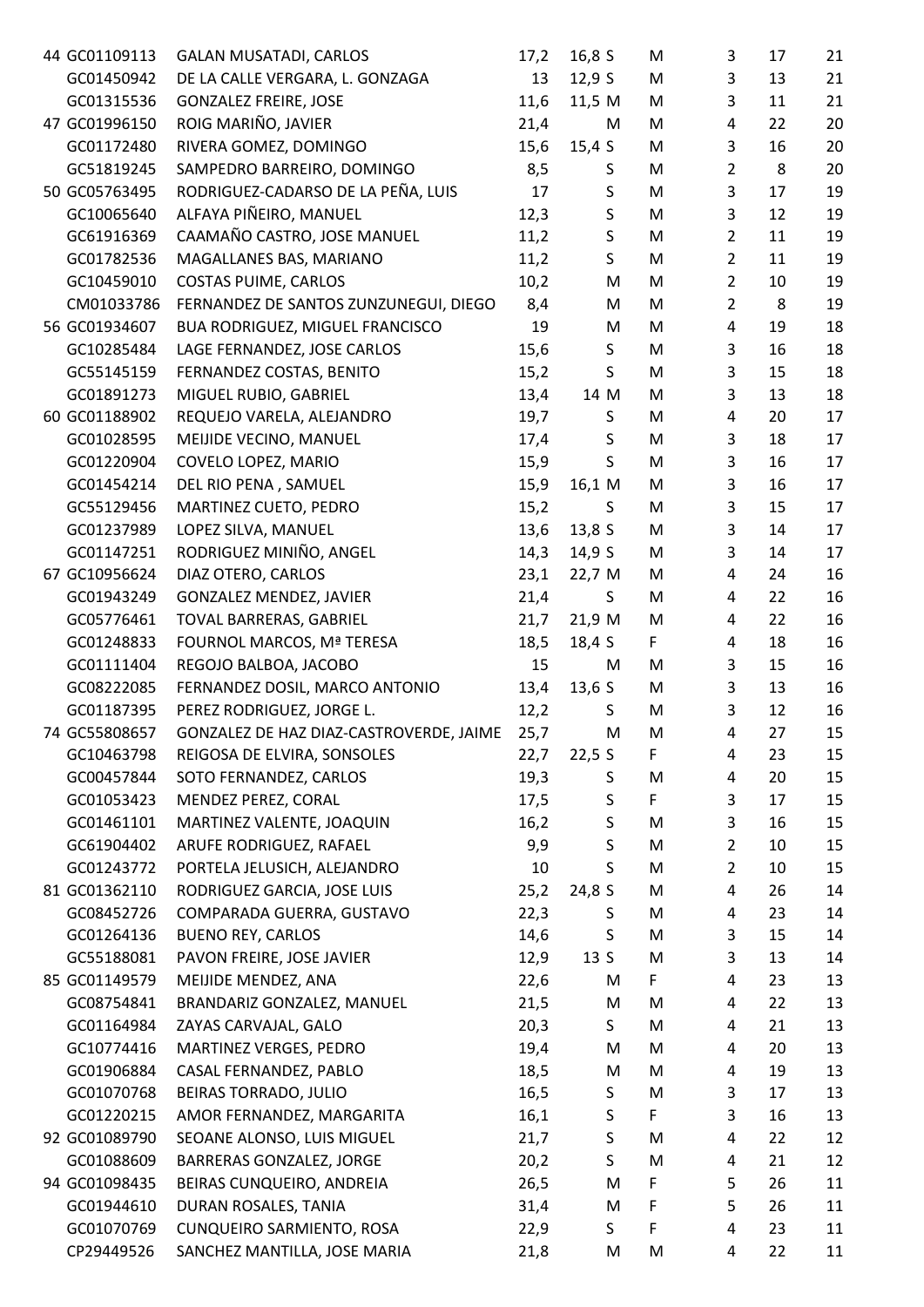| GC01462939     | COSTAS SOTO, ROSA Mª                     | 21,7 | S            | F  | 4              | 22     | 11               |
|----------------|------------------------------------------|------|--------------|----|----------------|--------|------------------|
| GC01811910     | PAZO IRAZU, SUSANA                       | 20,4 | S            | F  | 4              | 20     | 11               |
| GC01245269     | TORRES RODRIGUEZ, ANGELES                | 19,4 | 19,7 $S$     | F  | 4              | 19     | 11               |
| GC01801061     | DEL FEDELE, MONICA                       | 16,4 | M            | F  | 3              | 16     | 11               |
| 102 GC05933103 | RIVADA LUSQUIÑOS, SAMUEL                 | 26,3 | M            | M  | 4              | 27     | 10               |
| GC08959506     | GONZALEZ CASTRO, CESAR MANUEL            | 26,5 | M            | M  | 5              | 27     | 10               |
| GC01953521     | MARTINEZ RUIZ, JOSE                      | 24,9 | S            | M  | 4              | 26     | 10               |
| GC01321520     | <b>GESTEIRO CONDE, ADORACION</b>         | 26   | $\mathsf S$  | F  | 4              | 26     | 10               |
| GC01192771     | FERNANDEZ MENENDEZ, Mª ANTONIA           | 26,9 | $\sf S$      | F  | 5              | 26     | 10               |
| GC01392058     | PARADA GONZALEZ, JOSE LUIS               | 24,5 | S            | M  | 4              | 25     | 10               |
| GC01284158     | PAZOS OYA, Mª CONCEPCION                 | 23,9 | 24,4 S       | F  | 4              | 24     | 10               |
| GC01944584     | RODAS PASTORIZA, ESTEBAN                 | 23,6 | M            | M  | 4              | 24     | 10               |
| GC01094222     | OLALDE ARRIETA, BEATRIZ                  | 21   | S            | F  | 4              | 21     | 10               |
| GC01101411     | BARRERAS GLEZ-PASTORIZA, JAIME           | 19,7 | $\mathsf S$  | M  | 4              | 20     | 10               |
| GC51088140     | CUNQUEIRO SARMIENTO, CARMEN              | 16,8 | $\mathsf{S}$ | F. | 3              | 17     | 10               |
| 113 GC08935453 | <b>GENE FLETCHER, PERRY</b>              | 28,4 | M            | M  | 5              | 27     | 9                |
| GC01744617     | ALVAREZ-NOVOA BEINER, FCO. JAVIER        | 25,2 | S            | M  | 4              | 26     | 9                |
| GC51378932     | SALGUEIRO MARTINEZ, JUAN LUIS            | 23   | $23,1$ S     | M  | 4              | 24     | $\boldsymbol{9}$ |
| 116 GC10162860 | BLANCO OITABEN, FRANCISCO JAVIER         | 25,7 | S            | M  | 4              | 27     | 8                |
| GC01220903     | RODRIGUEZ ESTEVEZ, MONICA                | 26   | S            | F  | 4              | 26     | $\,8\,$          |
|                |                                          |      | S            | F  |                | 26     | $\bf 8$          |
| GC01900249     | CALVET MICAS, PEPA                       | 29,3 |              |    | 5              |        |                  |
| GC01462938     | ABREU SERNANDEZ, JESUS                   | 24,8 | $\sf S$      | M  | 4              | 26     | 8                |
| 120 GC61913349 | COBAS TUÑEZ, CARLOS                      | 26,7 | $\sf S$      | M  | 5              | 27     | $\overline{7}$   |
| GC05984532     | ZULUETA DE MADARIAGA, JAIME              | 27,4 | $\sf S$      | M  | 5              | 27     | $\overline{7}$   |
| GC01196407     | TRONCOSO GARCIA-CAMBON, DAVID            | 29,2 | $\mathsf S$  | M  | 5              | 27     | $\overline{7}$   |
| GC55057419     | GONZALEZ DE HAZ Y VIZCAINO, EUGENIO      | 26,7 | $\sf S$      | M  | 5              | 27     | $\overline{7}$   |
| GC10917063     | PEREZ RODRIGUEZ, ROLANDO JOSE            | 25,8 | S            | M  | 4              | 27     | $\overline{7}$   |
| GC01246945     | MEDINA VELOSO, Mª CARMEN                 | 26,5 | $\mathsf{S}$ | F  | 5              | 26     | $\overline{7}$   |
| GC01959973     | LUSQUIÑOS LANZOS, JACINTA                | 36   | M            | F. | 5              | 26     | $\overline{7}$   |
| GC00923695     | CHORA FARÇADAS, ANTONIO                  | 24,1 | M            | M  | 4              | 25     | $\overline{7}$   |
| GC01033695     | <b>GONZALEZ MENDEZ, CARLOS</b>           | 23,6 | M            | M  | $\overline{4}$ | 24     | $\overline{7}$   |
| 129 GC01995350 | GONZALEZ DE HAZ DIAZ-CASTROVERDE, EUGEN  | 35,2 | S            | М  | 5              | 27     | 6                |
| GC07953351     | PEÑA RUBIO, MANUEL                       | 28,6 | M            | M  | 5              | 27     | 6                |
|                | 9906953578 FERNANDEZ VAYO, JESUS ALBERTO | 26,7 | S.           | M  | 5              | 27     | 6                |
| GC10916255     | SOTO COTON, BARBARA                      | 30,8 | M            | F. | 5              | 26     | $\boldsymbol{6}$ |
| GC01947011     | COUSO LORENZO, RAFAEL                    | 24,5 | S            | M  | 4              | 25     | 6                |
| GC00954943     | LOSADA CARDOSO, IGNACIO                  | 23,4 | S            | M  | 4              | 24     | $\boldsymbol{6}$ |
| GC01203285     | FOMBELLIDA ARAZURI, LUISA                | 23,5 | S            | F. | 4              | 23     | 6                |
|                | 7700945478 GARCIA LINARES, JAVIER        | 14,5 | M            | M  | 3              | 15     | 6                |
| 137 GC61936910 | LORENZO CABO, JULIO FRANCISCO            | 26,5 | M            | M  | 5              | 27     | 5                |
| GC01912930     | RAMOS LAMAS, LORETO                      | 36   | M            | F  | 5              | 26     | 5                |
| GC01903342     | MARTINEZ LAMEIRO, BEATRIZ                | 35,2 | S.           | F  | 5              | 26     | $\mathsf S$      |
| GC51053424     | AMOR SANJURJO, ANDRES                    | 23,1 | S            | M  | 4              | 24     | 5                |
| 141 GC01428659 | PONTE GARCIA, ADELAIDA                   | 34,2 | S            | F  | 5              | 26     | $\overline{2}$   |
| GC01940289     | MENDEZ TAPIAS, PAZ                       | 35,2 | M            | F  | 5              | 26     | $\overline{2}$   |
| 143 GC08371258 | SUAREZ BARREIRO, JOSE RAMON              | 21,4 | S            | M  | 4              | 22 Dsc |                  |
| GC01248832     | VERDEJO SANCHEZ, ESTANISLAO              | 20,5 | S            | M  | 4              | 21 Dsc |                  |
| GC01364006     | GONZALEZ-BABE VILLAVERDE, JULIO          | 19,6 | S            | M  | 4              | 20 Dsc |                  |
| GC01026230     | ARBONES-DAVILA MONDINA, JOAQUIN          | 18,1 | $\sf S$      | M  | 3              | 18 Dsc |                  |
| GC01450425     | BERNARDEZ GONZALEZ, MIGUEL ANGEL         | 14,8 | $\sf S$      | M  | 3              | 15 Dsc |                  |
| 148 GC01241917 | RIVAS AZURMENDI, BENEDICTO               | 17,5 | S            | M  | 3              | 18 Ret |                  |
| 149 GC01798148 | MOSQUERA PEREZ, SALOME                   | 32,9 | S            | F  | 5              | 26 Ret |                  |
| 150 GC10090677 | VELA SASTRE, RAFAEL                      | 26,9 | $\sf S$      | M  | 5              | 27 Ret |                  |
| GC01809008     | HERRANZ ESTEVEZ, MANUEL                  | 21,1 | S            | M  | 4              | 22 N.P |                  |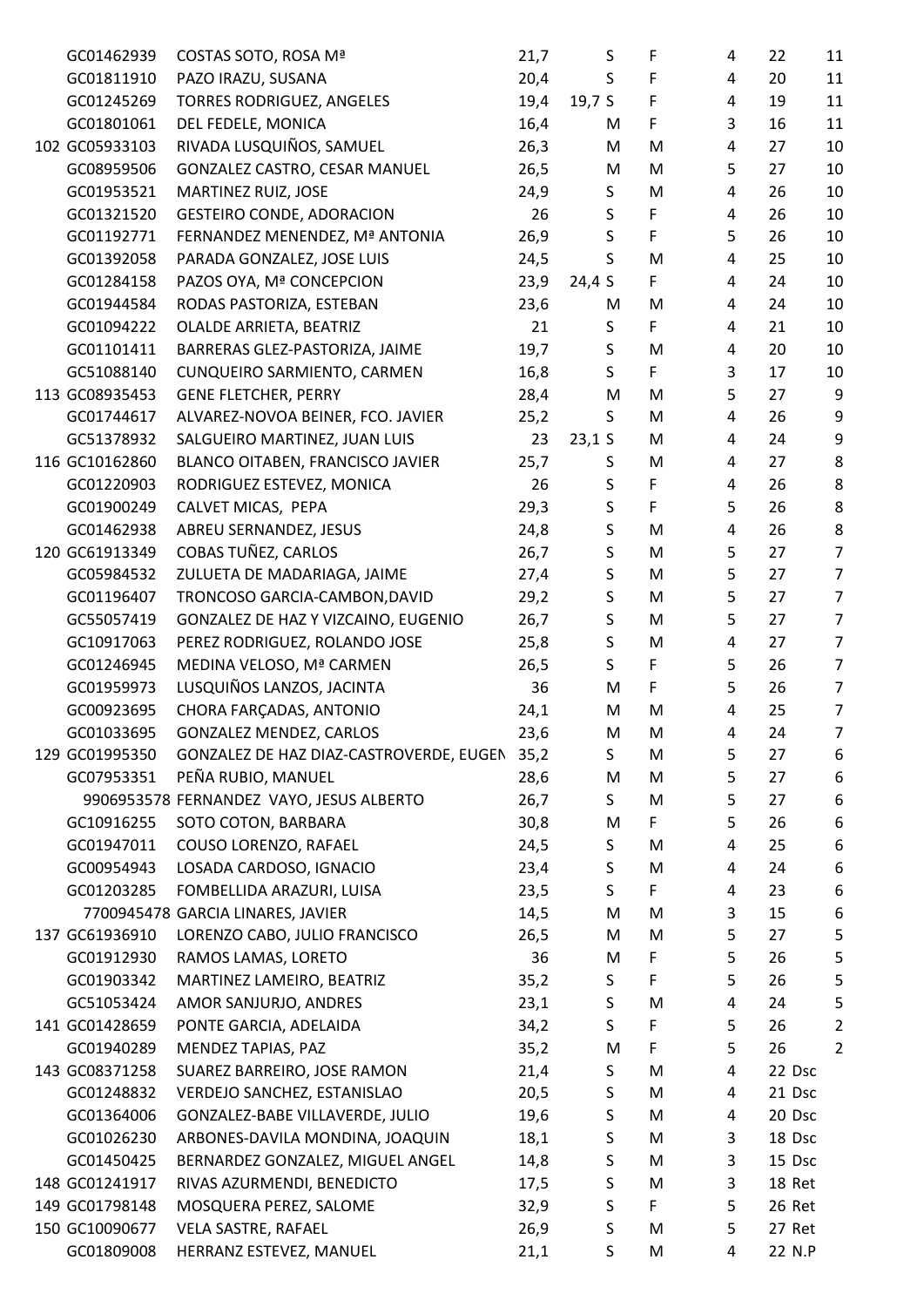#### CLASIFICACIÓN HÁNDICAP POR CATEGORÍAS 1ª CATEGORÍA Hasta Hándicap 15,3

| Pos Licencia  | <b>Nombre</b>                           | Hex    | <b>NVH</b> | <b>Edad Sex</b> |   | Cat | Hpu            |                | <b>Total</b> |
|---------------|-----------------------------------------|--------|------------|-----------------|---|-----|----------------|----------------|--------------|
| 1 GC01145983  | <b>SAN MARTIN ALVAREZ, MERCEDES</b>     | 13,3   |            | S               | F |     | 3              | 13             | 42           |
| 2 GC01750885  | IBAÑEZ FONTAL, CESAR                    | 7,5    |            | M               | M |     | 2              | 7              | 40           |
| 3 GC01816413  | <b>GOMEZ CERDEIRA, BEATRIZ</b>          | 8,3    |            | S               | F |     | $\mathbf{2}$   | 8              | 39           |
| 4 GC01094974  | BARRERAS LARRAMENDI, GUILLERMO          | 6,9    |            | S               | M |     | $\overline{2}$ | 6              | 38           |
| GC01326623    | CUERVO DIAZ DEL RIO, JOSE RAMON         | 7,1    |            | M               | M |     | $\overline{2}$ | 7              | 38           |
| GC01057307    | DE COMINGES BARREIRO-MEIRO, JAIME       | 12,7   |            | M               | M |     | 3              | 13             | 38           |
| GC01192192    | <b>IGLESIAS VAZQUEZ, DARIO</b>          | 14,6   |            | S               | M |     | 3              | 15             | 38           |
| 8 GC10461983  | GARCIA VAZQUEZ, LUIS TOMAS              | 2,7    |            | T               | M |     | 1              | $\overline{2}$ | 37           |
| GC02069066    | GARCIA RODRIGUEZ, ALFONSO MIGUEL        | 5,7    | 5,5 M      |                 | M |     | $\overline{2}$ | 5              | 37           |
| GC01184366    | SKINNER PEREZ, MICHAEL                  | 5,6    |            | M               | M |     | $\overline{2}$ | 5              | 37           |
| GC01319894    | SILVA GONZALEZ, LUIS                    | 9,5    |            | M               | M |     | $\overline{2}$ | 9              | 37           |
| GC01937819    | OZORES MASSO, MIGUEL                    | 10,7   |            | S               | M |     | $\overline{2}$ | 10             | 37           |
| GC01320921    | GONZALEZ FERNANDEZ, MARCOS              | 14,6   | 14,4 $S$   |                 | M |     | 3              | 15             | 37           |
| 14 GC01819429 | CERVIÑO LOPEZ, SANTIAGO                 | 6      |            | S               | M |     | $\overline{2}$ | 5              | 36           |
| GC01926936    | VALERO GOMEZ, JAVIER                    | 12,4   |            | S               | M |     | 3              | 12             | 36           |
| GC01959198    | FERNANDEZ DEL VALLE, MIGUEL             | 13,9   |            | M               | M |     | 3              | 14             | 36           |
| 17 GC10461984 | GARCIA VAZQUEZ, IGNACIO                 | 4,5    |            | M               | M |     | $\overline{2}$ | 4              | 35           |
| 18 GC01926419 | LEMOS PIRES, PEDRO                      | 5      |            | S               | M |     | $\overline{2}$ | 4              | 34           |
| GC01366441    | PARRY, NATHAN                           | 9,9    |            | S               | M |     | $\overline{2}$ | 10             | 34           |
| GC02924050    | PAZ SANTOS, ESTEBAN                     | 12     |            | M               | M |     | 3              | 12             | 34           |
| GC55902271    | ESTEVEZ GONZALEZ, MIGUEL ANGEL          | 13,1   | 12,9S      |                 | M |     | 3              | 13             | 34           |
| GC01450942    | DE LA CALLE VERGARA, L. GONZAGA         | 13     | 12,9S      |                 | M |     | 3              | 13             | 34           |
| 23 GC08367025 | PEREZ ESPAÑA, JOSE                      | 6,4    |            | S               | M |     | $\overline{2}$ | 6              | 33           |
| GC01059953    | MANTILLA GARCIA, CARLOS                 | 10,2   |            | S               | M |     | $\overline{2}$ | 10             | 33           |
|               | 7721321674 CASTILLO ROMERO, JOSE AMADOR | 11,6   |            | $\sf S$         | M |     | 3              | 11             | 33           |
| GC01443217    | COIRA TORRES, JAIME                     | 12,1   | 12S        |                 | M |     | 3              | 12             | 33           |
| 27 GC05386636 | FERNANDEZ COMESAÑA, ALEJANDRO           | 3,7    |            | M               | M |     | $\mathbf{1}$   | 3              | 32           |
| GC01054156    | MIELGO LUQUE, JUAN                      | 6      |            | M               | M |     | $\overline{2}$ | 5              | 32           |
| GC01063441    | BEIRAS CUNQUEIRO, XULIO                 | 9      | 9,3 M      |                 | M |     | 2              | 9              | 32           |
| GC01148081    | <b>CADARSO SUAREZ, LUIS</b>             | 9      |            | S               | M |     | $\overline{2}$ | 9              | 32           |
| GC01315536    | <b>GONZALEZ FREIRE, JOSE</b>            | 11,6   | 11,5 M     |                 | M |     | 3              | 11             | 32           |
| GC55145159    | FERNANDEZ COSTAS, BENITO                | 15,2   |            | S               | M |     | 3              | 15             | 32           |
| 33 GC01021828 | LLORCA MANEIRO, ANA                     | 7,3    |            | S               | F |     | 2              | 7              | 31           |
| GC10012596    | MONCADA IRIBARREN, ENRIQUE              | 8,5    |            | S               | M |     | 2              | 8              | 31           |
| GC01320538    | <b>GONZALEZ DURAN, ANDREA</b>           | 7,8    |            | M               | F |     | $\overline{2}$ | 8              | 31           |
| GC10285483    | IGLESIAS ESTEVEZ, MARIA YOLANDA         | 9,4    |            | S               | F |     | $\overline{2}$ | 9              | 31           |
| GC10065640    | ALFAYA PIÑEIRO, MANUEL                  | 12,3   |            | $\mathsf{S}$    | M |     | 3              | 12             | 31           |
| GC01891273    | MIGUEL RUBIO, GABRIEL                   | 13,4   | 14 M       |                 | M |     | 3              | 13             | 31           |
| GC01147251    | RODRIGUEZ MINIÑO, ANGEL                 | 14,3   | 14,9 $S$   |                 | M |     | 3              | 14             | 31           |
| GC55129456    | MARTINEZ CUETO, PEDRO                   | 15,2   |            | S               | M |     | 3              | 15             | 31           |
| 41 GC05249476 | CARREÑO MORALES, JUAN MANUEL            | 3,6    |            | S               | M |     | $\mathbf{1}$   | 3              | 30           |
| GC01422018    | VILLANUEVA CONCEPCION, SARA             | 3,9    |            | M               | F |     | 1              | 4              | 30           |
| GC08424338    | <b>GARCIA BUSTELO, ANDRES</b>           | 6,6    |            | S               | M |     | $\overline{2}$ | 6              | 30           |
| GC01237989    | LOPEZ SILVA, MANUEL                     | 13,6   | 13,8S      |                 | M |     | 3              | 14             | 30           |
| GC01111404    | REGOJO BALBOA, JACOBO                   | 15     |            | M               | M |     | 3              | 15             | 30           |
| 46 GC01449027 | <b>GARCIA LLORCA, MARTA</b>             | $-2,4$ |            | M               | F |     | 1              | $-2$           | 29           |
| GC01010413    | LOPEZ-BOADO MONTERO, OSCAR              | 5,1    |            | S.              | M |     | 2              | 4              | 29           |
|               |                                         |        |            |                 |   |     |                |                |              |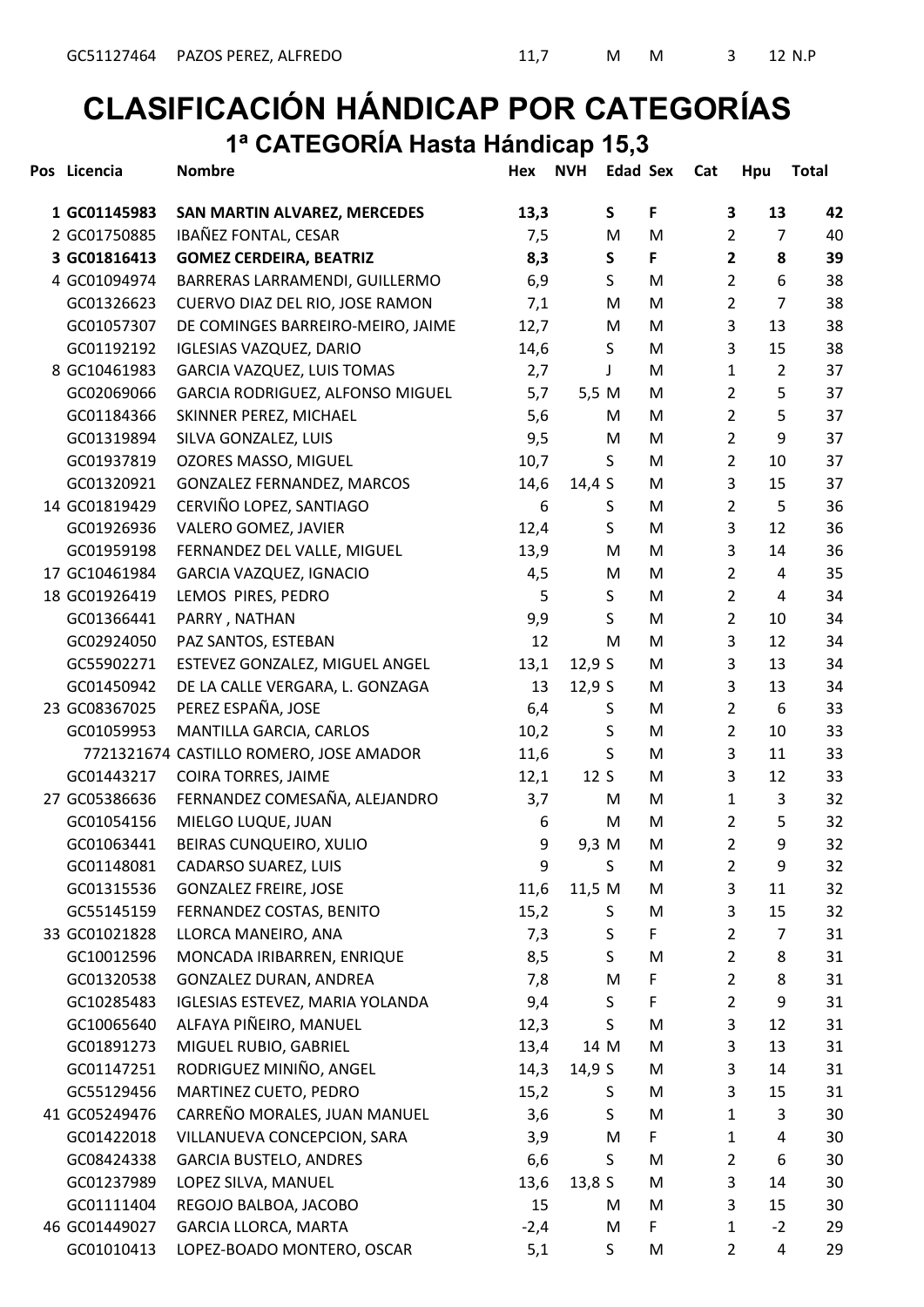|    | GC61916369    | CAAMAÑO CASTRO, JOSE MANUEL           | 11,2 | S     | м | $\overline{2}$ | 11 | 29     |
|----|---------------|---------------------------------------|------|-------|---|----------------|----|--------|
| 49 | GC01804120    | LOPEZ-BOADO SANMARTIN, OSCAR          | 6,2  | J     | м | 2              | 6  | 28     |
|    | GC08821052    | SUAREZ VAZQUEZ, MENCIA                | 5,9  |       | F | $\overline{2}$ | 6  | 28     |
|    | GC01756279    | GONZALEZ GARCIA, SANTIAGO             | 7,7  | M     | м | 2              | 7  | 28     |
|    | GC01782536    | MAGALLANES BAS, MARIANO               | 11,2 | S     | м | $\overline{2}$ | 11 | 28     |
|    | GC08222085    | FERNANDEZ DOSIL, MARCO ANTONIO        | 13,4 | 13,6S | М | 3              | 13 | 28     |
|    | 54 GC10459010 | <b>COSTAS PUIME, CARLOS</b>           | 10,2 | М     | м | 2              | 10 | 27     |
|    | 55 GC51819245 | SAMPEDRO BARREIRO, DOMINGO            | 8,5  | S.    | м | $\overline{2}$ | 8  | 26     |
|    | CM01033786    | FERNANDEZ DE SANTOS ZUNZUNEGUI, DIEGO | 8,4  | M     | M | 2              | 8  | 26     |
|    | GC01264136    | <b>BUENO REY, CARLOS</b>              | 14,6 | S     | м | 3              | 15 | 26     |
|    | 58 GC01187395 | PEREZ RODRIGUEZ, JORGE L.             | 12,2 | S     | м | 3              | 12 | 25     |
|    | 59 GC61904402 | ARUFE RODRIGUEZ, RAFAEL               | 9,9  | S     | м | 2              | 10 | 24     |
|    | GC01243772    | PORTELA JELUSICH, ALEJANDRO           | 10   | S     | м | $\overline{2}$ | 10 | 24     |
|    | 61 GC55188081 | PAVON FREIRE, JOSE JAVIER             | 12,9 | 13S   | M | 3              | 13 | 23     |
| 62 |               | 7700945478 GARCIA LINARES, JAVIER     | 14,5 | М     | M | 3              | 15 | 12     |
|    | 63 GC01450425 | BERNARDEZ GONZALEZ, MIGUEL ANGEL      | 14,8 | S     | м | 3              |    | 15 Dsc |
|    | GC51127464    | PAZOS PEREZ, ALFREDO                  | 11,7 | M     | M | 3              |    | 12 N.P |

### 2ª CATEGORÍA Desde Hándicap 15,4

| Pos Licencia  | <b>Nombre</b>                                  | Hex  | <b>NVH</b> | <b>Edad Sex</b> |    | Cat | Hpu                           | <b>Total</b> |
|---------------|------------------------------------------------|------|------------|-----------------|----|-----|-------------------------------|--------------|
| 1 GC01996150  | ROIG MARIÑO, JAVIER                            | 21,4 |            | M               | M  |     | 22<br>4                       | 41           |
| GC55808657    | <b>GONZALEZ DE HAZ DIAZ-CASTROVERDE, JAIMI</b> | 25,7 |            | M               | M  |     | 4<br>27                       | 41           |
| 3 GC01140583  | ASTORGA GONZALEZ, MARTA                        | 15,5 | 15,2 S     |                 | F. |     | 3<br>15                       | 39           |
| 4 GC01406649  | CARRILLO LEMA, FRANCISCO J.                    | 18,3 | 17,9 S     |                 | M  |     | 3<br>19                       | 38           |
| 5 GC01109113  | <b>GALAN MUSATADI, CARLOS</b>                  | 17,2 | 16,8 S     |                 | M  |     | 3<br>17                       | 37           |
| GC10956624    | DIAZ OTERO, CARLOS                             | 23,1 | 22,7 M     |                 | M  |     | $\overline{\mathbf{4}}$<br>24 | 37           |
| 7 GC05763495  | RODRIGUEZ-CADARSO DE LA PEÑA, LUIS             | 17   |            | S               | M  |     | 3<br>17                       | 36           |
| GC01188902    | REQUEJO VARELA, ALEJANDRO                      | 19,7 |            | S               | M  |     | $\overline{4}$<br>20          | 36           |
| GC01943249    | <b>GONZALEZ MENDEZ, JAVIER</b>                 | 21,4 |            | S               | M  |     | 4<br>22                       | 36           |
| GC10463798    | REIGOSA DE ELVIRA, SONSOLES                    | 22,7 | 22,5S      |                 | F. |     | 23<br>4                       | 36           |
| 11 GC01362110 | RODRIGUEZ GARCIA, JOSE LUIS                    | 25,2 | 24,8 S     |                 | M  |     | 4<br>26                       | 35           |
| 12 GC01172480 | RIVERA GOMEZ, DOMINGO                          | 15,6 | 15,4 S     |                 | M  |     | 3<br>16                       | 34           |
| GC01248833    | FOURNOL MARCOS, Mª TERESA                      | 18,5 | 18,4 S     |                 | F  |     | $\overline{\mathbf{4}}$<br>18 | 34           |
| GC00457844    | SOTO FERNANDEZ, CARLOS                         | 19,3 |            | S               | M  |     | 4<br>20                       | 34           |
| GC01098435    | BEIRAS CUNQUEIRO, ANDREIA                      | 26,5 |            | M               | F. |     | 5<br>26                       | 34           |
| 16 GC01220904 | COVELO LOPEZ, MARIO                            | 15,9 |            | S               | M  |     | 3<br>16                       | 33           |
| GC01028595    | MEIJIDE VECINO, MANUEL                         | 17,4 |            | S               | M  |     | 3<br>18                       | 33           |
| GC01934607    | BUA RODRIGUEZ, MIGUEL FRANCISCO                | 19   |            | M               | M  |     | $\overline{4}$<br>19          | 33           |
| GC01164984    | ZAYAS CARVAJAL, GALO                           | 20,3 |            | S               | M  |     | 4<br>21                       | 33           |
| GC05776461    | TOVAL BARRERAS, GABRIEL                        | 21,7 | 21,9 M     |                 | M  |     | 22<br>4                       | 33           |
| 21 GC01088609 | <b>BARRERAS GONZALEZ, JORGE</b>                | 20,2 |            | S.              | M  |     | $\overline{4}$<br>21          | 32           |
| GC08754841    | BRANDARIZ GONZALEZ, MANUEL                     | 21,5 |            | M               | M  |     | $\overline{4}$<br>22          | 32           |
| GC08452726    | COMPARADA GUERRA, GUSTAVO                      | 22,3 |            | S               | M  |     | 4<br>23                       | 32           |
| GC01284158    | PAZOS OYA, Mª CONCEPCION                       | 23,9 | 24,4 S     |                 | F  |     | 4<br>24                       | 32           |
| GC01220903    | RODRIGUEZ ESTEVEZ, MONICA                      | 26   |            | S               | F  |     | 26<br>4                       | 32           |
| GC01744617    | ALVAREZ-NOVOA BEINER, FCO. JAVIER              | 25,2 |            | S               | M  |     | $\overline{4}$<br>26          | 32           |
| GC01462938    | ABREU SERNANDEZ, JESUS                         | 24,8 |            | $\sf S$         | м  |     | 4<br>26                       | 32           |
| GC55057419    | GONZALEZ DE HAZ Y VIZCAINO, EUGENIO            | 26,7 |            | $\mathsf{S}$    | M  |     | 5<br>27                       | 32           |
| 29 GC01454214 | DEL RIO PENA, SAMUEL                           | 15,9 | 16,1 M     |                 | M  |     | 3<br>16                       | 31           |
| GC10285484    | LAGE FERNANDEZ, JOSE CARLOS                    | 15,6 |            | S               | M  |     | 3<br>16                       | 31           |
| GC01053423    | MENDEZ PEREZ, CORAL                            | 17,5 |            | S               | F  |     | 3<br>17                       | 31           |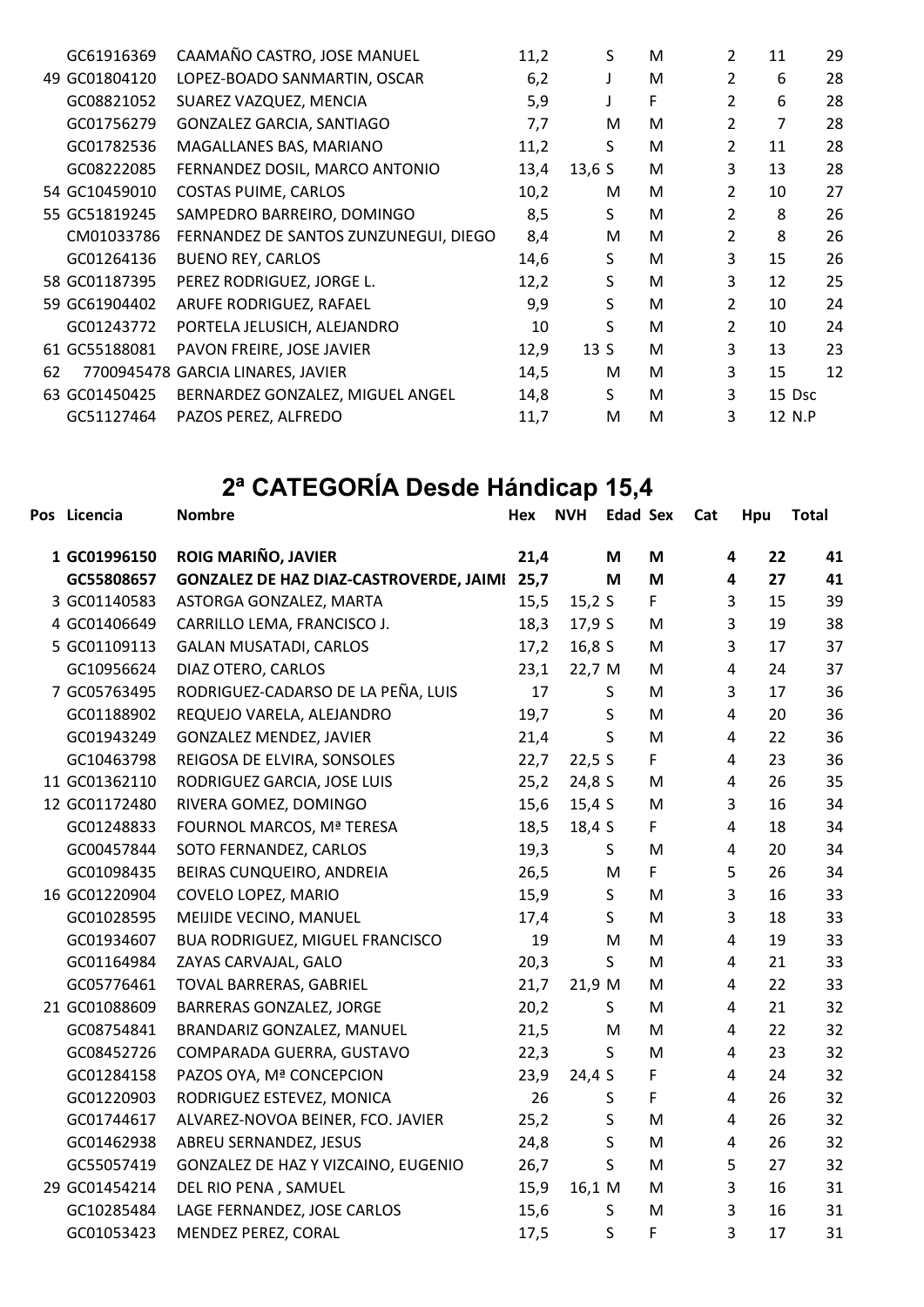| GC08935453    | <b>GENE FLETCHER, PERRY</b>              | 28,4 | M        | M  | 5              | 27     | 31 |
|---------------|------------------------------------------|------|----------|----|----------------|--------|----|
| GC05933103    | RIVADA LUSQUIÑOS, SAMUEL                 | 26,3 | M        | M  | 4              | 27     | 31 |
| 34 GC10774416 | MARTINEZ VERGES, PEDRO                   | 19,4 | M        | M  | 4              | 20     | 30 |
| GC01089790    | SEOANE ALONSO, LUIS MIGUEL               | 21,7 | S        | M  | 4              | 22     | 30 |
| GC01462939    | COSTAS SOTO, ROSA Mª                     | 21,7 | S        | F  | 4              | 22     | 30 |
| GC01070769    | CUNQUEIRO SARMIENTO, ROSA                | 22,9 | S.       | F  | 4              | 23     | 30 |
| GC01149579    | MEIJIDE MENDEZ, ANA                      | 22,6 | M        | F  | 4              | 23     | 30 |
| GC01033695    | GONZALEZ MENDEZ, CARLOS                  | 23,6 | M        | M  | 4              | 24     | 30 |
| GC01321520    | <b>GESTEIRO CONDE, ADORACION</b>         | 26   | S        | F  | 4              | 26     | 30 |
| GC01944610    | DURAN ROSALES, TANIA                     | 31,4 | M        | F  | 5              | 26     | 30 |
| GC01192771    | FERNANDEZ MENENDEZ, Mª ANTONIA           | 26,9 | S.       | F  | 5              | 26     | 30 |
| GC08959506    | GONZALEZ CASTRO, CESAR MANUEL            | 26,5 | M        | M  | 5              | 27     | 30 |
| 44 GC01461101 | MARTINEZ VALENTE, JOAQUIN                | 16,2 | S        | M  | 3              | 16     | 29 |
| GC01245269    | TORRES RODRIGUEZ, ANGELES                | 19,4 | 19,7 S   | F  | 4              | 19     | 29 |
| CP29449526    | SANCHEZ MANTILLA, JOSE MARIA             | 21,8 | M        | M  | 4              | 22     | 29 |
| GC51378932    | SALGUEIRO MARTINEZ, JUAN LUIS            | 23   | $23,1$ S | M  | 4              | 24     | 29 |
| GC01947011    | COUSO LORENZO, RAFAEL                    | 24,5 | S        | M  | 4              | 25     | 29 |
| GC01392058    | PARADA GONZALEZ, JOSE LUIS               | 24,5 | S        | M  | 4              | 25     | 29 |
| GC01953521    | MARTINEZ RUIZ, JOSE                      | 24,9 | $\sf S$  | M  | 4              | 26     | 29 |
| GC01900249    | CALVET MICAS, PEPA                       | 29,3 | S        | F. | 5              | 26     | 29 |
| GC05984532    | ZULUETA DE MADARIAGA, JAIME              | 27,4 | S        | M  | 5              | 27     | 29 |
| GC01196407    | TRONCOSO GARCIA-CAMBON, DAVID            | 29,2 | $\sf S$  | M  | 5              | 27     | 29 |
| 54 GC01070768 | BEIRAS TORRADO, JULIO                    | 16,5 | S        | M  | 3              | 17     | 28 |
| GC01944584    | RODAS PASTORIZA, ESTEBAN                 | 23,6 | M        | M  | 4              | 24     | 28 |
| GC10162860    | BLANCO OITABEN, FRANCISCO JAVIER         | 25,7 | S        | M  | 4              | 27     | 28 |
| GC10917063    | PEREZ RODRIGUEZ, ROLANDO JOSE            | 25,8 | S        | M  | 4              | 27     | 28 |
| 58 GC01801061 | DEL FEDELE, MONICA                       | 16,4 | M        | F  | 3              | 16     | 27 |
| GC01906884    | CASAL FERNANDEZ, PABLO                   | 18,5 | M        | M  | 4              | 19     | 27 |
| GC01811910    | PAZO IRAZU, SUSANA                       | 20,4 | S.       | F  | 4              | 20     | 27 |
| GC10916255    | SOTO COTON, BARBARA                      | 30,8 | M        | F  | 5              | 26     | 27 |
| GC01995350    | GONZALEZ DE HAZ DIAZ-CASTROVERDE, EUGEN  | 35,2 | S        | M  | 5              | 27     | 27 |
| 63 GC01220215 | AMOR FERNANDEZ, MARGARITA                | 16,1 | S        | F  | 3              | 16     | 26 |
| GC01101411    | BARRERAS GLEZ-PASTORIZA, JAIME           | 19,7 | S        | M  | 4              | 20     | 26 |
| GC01094222    | OLALDE ARRIETA, BEATRIZ                  | 21   | S        | F  | 4              | 21     | 26 |
| GC01246945    | MEDINA VELOSO, Mª CARMEN                 | 26,5 | $\sf S$  | F  | 5              | 26     | 26 |
| GC61913349    | COBAS TUÑEZ, CARLOS                      | 26,7 | S        | M  | 5              | 27     | 26 |
| 68 GC51053424 | AMOR SANJURJO, ANDRES                    | 23,1 | S        | M  | 4              | 24     | 25 |
| GC00923695    | CHORA FARÇADAS, ANTONIO                  | 24,1 | M        | M  | 4              | 25     | 25 |
| 70 GC51088140 | CUNQUEIRO SARMIENTO, CARMEN              | 16,8 | S        | F  | 3              | 17     | 24 |
| GC01203285    | FOMBELLIDA ARAZURI, LUISA                | 23,5 | S        | F  | 4              | 23     | 24 |
| GC00954943    | LOSADA CARDOSO, IGNACIO                  | 23,4 | S        | M  | 4              | 24     | 24 |
| GC07953351    | PEÑA RUBIO, MANUEL                       | 28,6 | M        | M  | 5              | 27     | 24 |
| 74 GC01912930 | RAMOS LAMAS, LORETO                      | 36   | M        | F  | 5              | 26     | 23 |
| GC01959973    | LUSQUIÑOS LANZOS, JACINTA                | 36   | M        | F  | 5              | 26     | 23 |
| 76 GC01903342 | MARTINEZ LAMEIRO, BEATRIZ                | 35,2 | S        | F  | 5              | 26     | 21 |
|               | 9906953578 FERNANDEZ VAYO, JESUS ALBERTO | 26,7 | S.       | M  | 5              | 27     | 21 |
| GC61936910    | LORENZO CABO, JULIO FRANCISCO            | 26,5 | M        | M  | 5              | 27     | 21 |
| 79 GC01940289 | MENDEZ TAPIAS, PAZ                       | 35,2 | M        | F  | 5              | 26     | 20 |
| 80 GC01428659 | PONTE GARCIA, ADELAIDA                   | 34,2 | S        | F  | 5              | 26     | 18 |
| 81 GC01026230 | ARBONES-DAVILA MONDINA, JOAQUIN          | 18,1 | S        | M  | 3              | 18 Dsc |    |
| GC01364006    | GONZALEZ-BABE VILLAVERDE, JULIO          | 19,6 | S        | M  | $\overline{4}$ | 20 Dsc |    |
| GC01248832    | VERDEJO SANCHEZ, ESTANISLAO              | 20,5 | S        | M  | 4              | 21 Dsc |    |
| GC08371258    | SUAREZ BARREIRO, JOSE RAMON              | 21,4 | S        | M  |                | 22 Dsc |    |
| 85 GC01241917 | RIVAS AZURMENDI, BENEDICTO               | 17,5 | S        | M  | 4<br>3         | 18 Ret |    |
|               |                                          |      |          |    |                |        |    |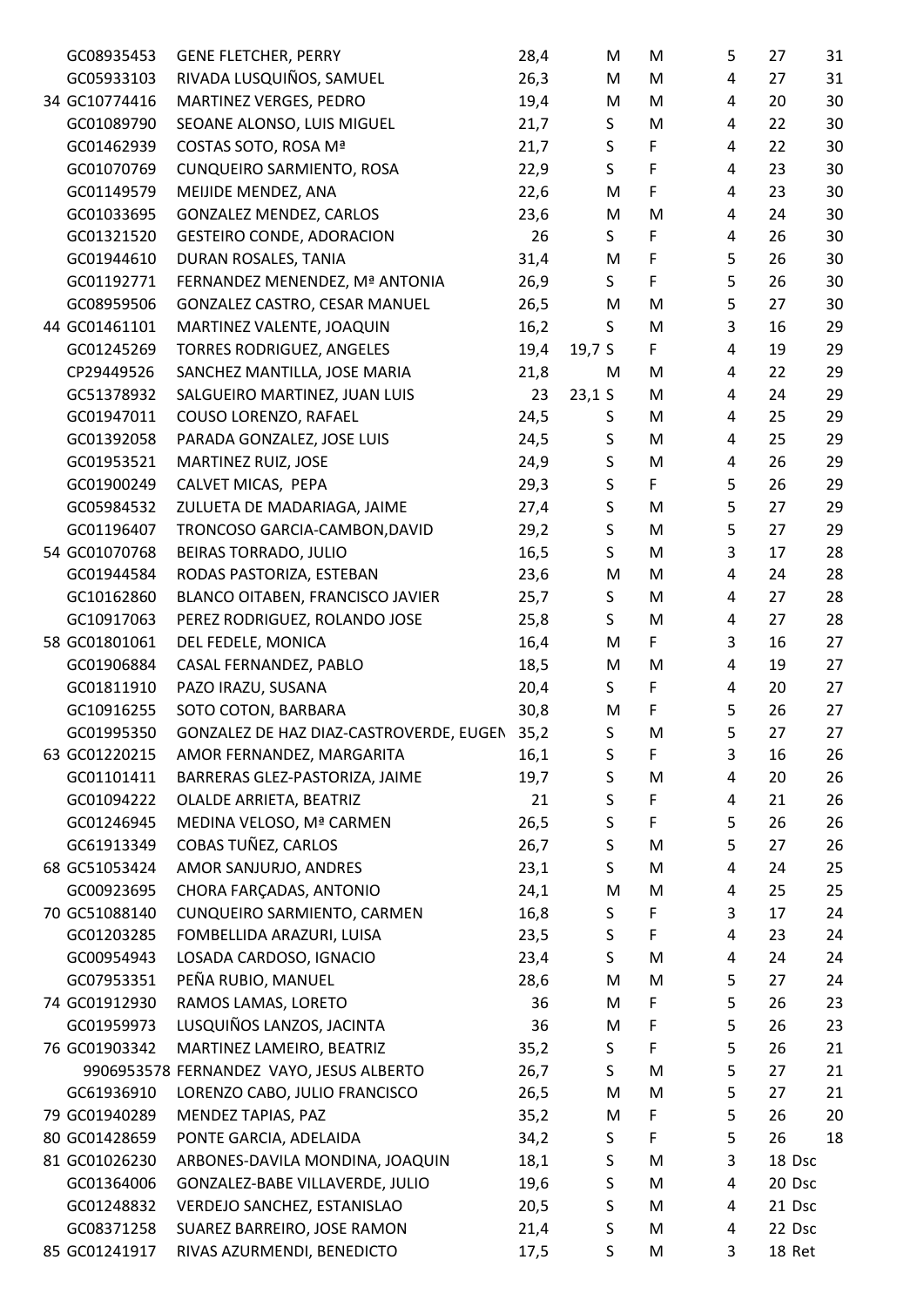| 86 GC01798148 MOSQUERA PEREZ, SALOME | 32.9 | S F                                           |   | $5^{\circ}$ | 26 Ret   |
|--------------------------------------|------|-----------------------------------------------|---|-------------|----------|
| 87 GC10090677 VELA SASTRE, RAFAEL    | 26.9 | $S^{\sim}$ . Similarly, the set of $S^{\sim}$ | M |             | 5 27 Ret |
| GC01809008 HERRANZ ESTEVEZ, MANUEL   |      | 21.1 S M                                      |   |             | 4 22 N.P |

## CLASIFICACIÓN HÁNDICAP INDISTINTA

| Pos Licencia  | <b>Nombre</b>                           | Hex  | <b>NVH</b> | <b>Edad Sex</b> |   | Cat | Hpu                                | Total |           |
|---------------|-----------------------------------------|------|------------|-----------------|---|-----|------------------------------------|-------|-----------|
| 1 GC01145983  | SAN MARTIN ALVAREZ, MERCEDES            | 13,3 |            | S               | F |     | 3<br>13                            | 42    |           |
| 2 GC01996150  | ROIG MARIÑO, JAVIER                     | 21,4 |            | M               | M |     | $\overline{4}$<br>22               | 41    |           |
| GC55808657    | GONZALEZ DE HAZ DIAZ-CASTROVERDE, JAIME | 25,7 |            | M               | M |     | 4<br>27                            | 41    |           |
| 4 GC01750885  | IBAÑEZ FONTAL, CESAR                    | 7,5  |            | M               | M |     | $\overline{2}$<br>$\overline{7}$   | 40    |           |
| 5 GC01816413  | GOMEZ CERDEIRA, BEATRIZ                 | 8,3  |            | S               | F |     | $\overline{2}$<br>8                | 39    |           |
| GC01140583    | <b>ASTORGA GONZALEZ, MARTA</b>          | 15,5 | 15,2S      |                 | F |     | 3<br>15                            |       | 39 SENIOR |
| 7 GC01094974  | BARRERAS LARRAMENDI, GUILLERMO          | 6,9  |            | S               | M |     | $\overline{2}$<br>$\boldsymbol{6}$ | 38    |           |
| GC01326623    | CUERVO DIAZ DEL RIO, JOSE RAMON         | 7,1  |            | M               | M |     | $\overline{2}$<br>$\overline{7}$   | 38    |           |
| GC01057307    | DE COMINGES BARREIRO-MEIRO, JAIME       | 12,7 |            | M               | M |     | 3<br>13                            | 38    |           |
| GC01192192    | <b>IGLESIAS VAZQUEZ, DARIO</b>          | 14,6 |            | S               | M |     | 3<br>15                            | 38    |           |
| GC01406649    | CARRILLO LEMA, FRANCISCO J.             | 18,3 | 17,9 S     |                 | M |     | 3<br>19                            | 38    |           |
| 12 GC10461983 | GARCIA VAZQUEZ, LUIS TOMAS              | 2,7  |            | $\mathsf{J}$    | M |     | $\mathbf{1}$<br>$\overline{2}$     | 37    |           |
| GC02069066    | GARCIA RODRIGUEZ, ALFONSO MIGUEL        | 5,7  | 5,5 M      |                 | M |     | 5<br>$\overline{2}$                | 37    |           |
| GC01184366    | SKINNER PEREZ, MICHAEL                  | 5,6  |            | M               | M |     | 5<br>2                             | 37    |           |
| GC01319894    | SILVA GONZALEZ, LUIS                    | 9,5  |            | M               | M |     | 9<br>2                             | 37    |           |
| GC01937819    | OZORES MASSO, MIGUEL                    | 10,7 |            | S               | M |     | 2<br>10                            | 37    |           |
| GC01320921    | <b>GONZALEZ FERNANDEZ, MARCOS</b>       | 14,6 | 14,4 $S$   |                 | M |     | 3<br>15                            | 37    |           |
| GC01109113    | <b>GALAN MUSATADI, CARLOS</b>           | 17,2 | 16,8S      |                 | M |     | 3<br>17                            | 37    |           |
| GC10956624    | DIAZ OTERO, CARLOS                      | 23,1 | 22,7 M     |                 | M |     | 4<br>24                            | 37    |           |
| 20 GC01819429 | CERVIÑO LOPEZ, SANTIAGO                 | 6    |            | S               | M |     | 2<br>5                             | 36    |           |
| GC01926936    | VALERO GOMEZ, JAVIER                    | 12,4 |            | S               | M |     | 3<br>12                            | 36    |           |
| GC01959198    | FERNANDEZ DEL VALLE, MIGUEL             | 13,9 |            | M               | M |     | 3<br>14                            | 36    |           |
| GC05763495    | RODRIGUEZ-CADARSO DE LA PEÑA, LUIS      | 17   |            | S               | M |     | 3<br>17                            | 36    |           |
| GC01188902    | REQUEJO VARELA, ALEJANDRO               | 19,7 |            | S               | M |     | 4<br>20                            | 36    |           |
| GC01943249    | <b>GONZALEZ MENDEZ, JAVIER</b>          | 21,4 |            | S               | M |     | 4<br>22                            | 36    |           |
| GC10463798    | <b>REIGOSA DE ELVIRA, SONSOLES</b>      | 22,7 | 22,5S      |                 | F |     | 4<br>23                            |       | 36 DAMA   |
| 27 GC10461984 | GARCIA VAZQUEZ, IGNACIO                 | 4,5  |            | M               | M |     | $\overline{2}$<br>4                | 35    |           |
| GC01362110    | RODRIGUEZ GARCIA, JOSE LUIS             | 25,2 | 24,8 S     |                 | M |     | 4<br>26                            | 35    |           |
| 29 GC01926419 | LEMOS PIRES, PEDRO                      | 5    |            | S               | М |     | 2<br>4                             | 34    |           |
| GC01366441    | PARRY, NATHAN                           | 9,9  |            | S               | M |     | $\overline{2}$<br>10               | 34    |           |
| GC02924050    | PAZ SANTOS, ESTEBAN                     | 12   |            | M               | M |     | 3<br>12                            | 34    |           |
| GC55902271    | ESTEVEZ GONZALEZ, MIGUEL ANGEL          | 13,1 | 12,9S      |                 | M |     | 3<br>13                            | 34    |           |
| GC01450942    | DE LA CALLE VERGARA, L. GONZAGA         | 13   | 12,9S      |                 | M |     | 3<br>13                            | 34    |           |
| GC01172480    | RIVERA GOMEZ, DOMINGO                   | 15,6 | 15,4 S     |                 | M |     | 3<br>16                            | 34    |           |
| GC01248833    | FOURNOL MARCOS, Mª TERESA               | 18,5 | 18,4 S     |                 | F |     | 4<br>18                            | 34    |           |
| GC00457844    | SOTO FERNANDEZ, CARLOS                  | 19,3 |            | S               | M |     | $\overline{a}$<br>20               | 34    |           |
| GC01098435    | BEIRAS CUNQUEIRO, ANDREIA               | 26,5 |            | M               | F |     | 5<br>26                            | 34    |           |
| 38 GC08367025 | PEREZ ESPAÑA, JOSE                      | 6,4  |            | S               | M |     | $\overline{2}$<br>6                | 33    |           |
| GC01059953    | MANTILLA GARCIA, CARLOS                 | 10,2 |            | S               | M |     | $\overline{2}$<br>10               | 33    |           |
|               | 7721321674 CASTILLO ROMERO, JOSE AMADOR | 11,6 |            | S               | M |     | 3<br>11                            | 33    |           |
| GC01443217    | COIRA TORRES, JAIME                     | 12,1 | 12S        |                 | M |     | 3<br>12                            | 33    |           |
| GC01220904    | COVELO LOPEZ, MARIO                     | 15,9 |            | S               | M |     | 3<br>16                            | 33    |           |
| GC01028595    | MEIJIDE VECINO, MANUEL                  | 17,4 |            | S               | M |     | 3<br>18                            | 33    |           |
| GC01934607    | BUA RODRIGUEZ, MIGUEL FRANCISCO         | 19   |            | M               | M |     | 4<br>19                            | 33    |           |
| GC01164984    | ZAYAS CARVAJAL, GALO                    | 20,3 |            | S               | M |     | 4<br>21                            | 33    |           |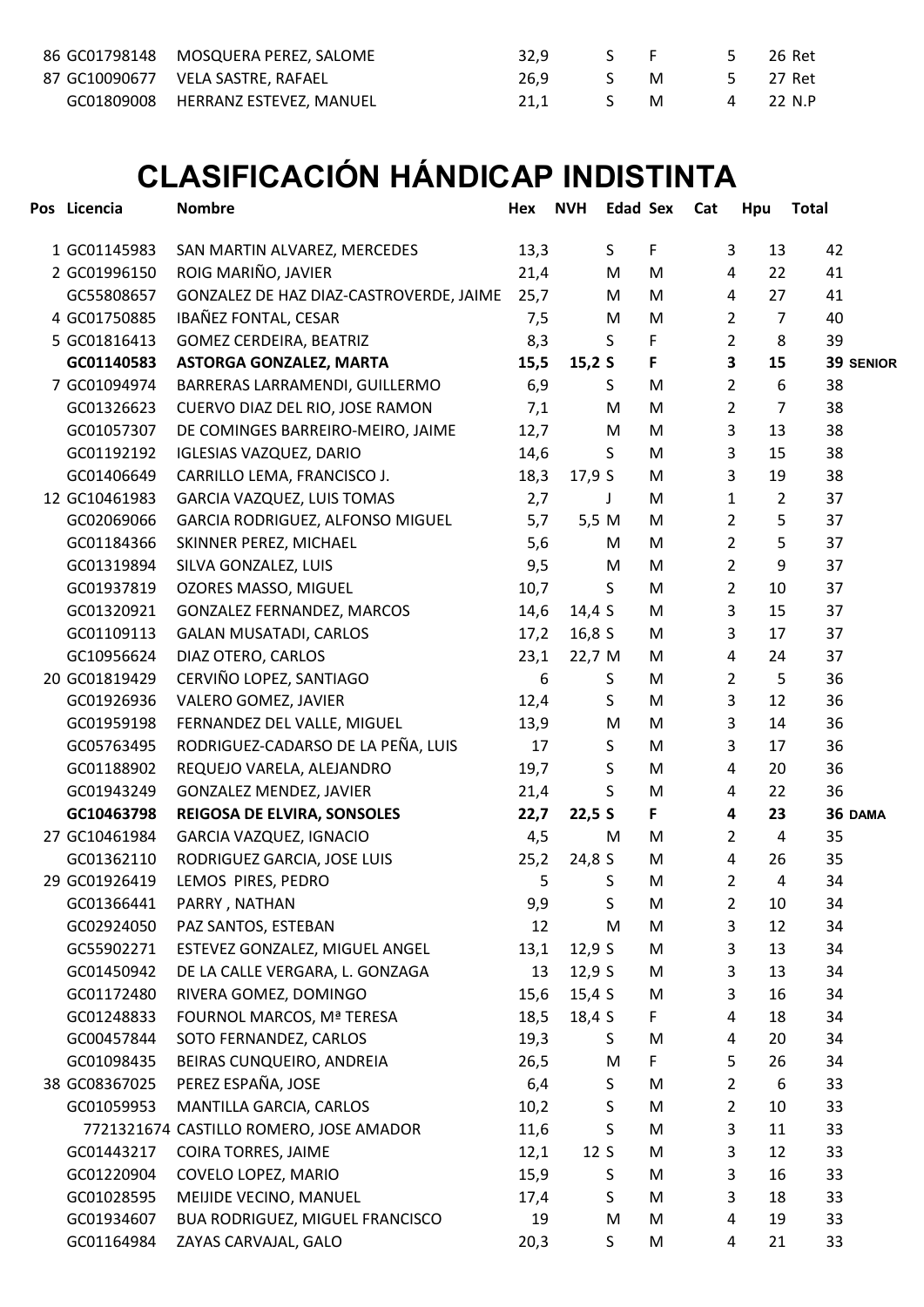| GC05776461    | TOVAL BARRERAS, GABRIEL             | 21,7   | 21,9 M      | M | 4              | 22             | 33 |
|---------------|-------------------------------------|--------|-------------|---|----------------|----------------|----|
| 47 GC05386636 | FERNANDEZ COMESAÑA, ALEJANDRO       | 3,7    | M           | M | $\mathbf{1}$   | 3              | 32 |
| GC01054156    | MIELGO LUQUE, JUAN                  | 6      | M           | M | $\overline{2}$ | 5              | 32 |
| GC01063441    | BEIRAS CUNQUEIRO, XULIO             | 9      | 9,3 M       | M | $\overline{2}$ | 9              | 32 |
| GC01148081    | CADARSO SUAREZ, LUIS                | 9      | S           | M | $\overline{2}$ | 9              | 32 |
| GC01315536    | <b>GONZALEZ FREIRE, JOSE</b>        | 11,6   | 11,5 M      | M | 3              | 11             | 32 |
| GC55145159    | FERNANDEZ COSTAS, BENITO            | 15,2   | S           | M | 3              | 15             | 32 |
| GC01088609    | BARRERAS GONZALEZ, JORGE            | 20,2   | S           | M | 4              | 21             | 32 |
| GC08754841    | BRANDARIZ GONZALEZ, MANUEL          | 21,5   | M           | M | 4              | 22             | 32 |
| GC08452726    | COMPARADA GUERRA, GUSTAVO           | 22,3   | S           | M | 4              | 23             | 32 |
| GC01284158    | PAZOS OYA, Mª CONCEPCION            | 23,9   | 24,4 S      | F | 4              | 24             | 32 |
| GC01220903    | RODRIGUEZ ESTEVEZ, MONICA           | 26     | S           | F | 4              | 26             | 32 |
| GC01744617    | ALVAREZ-NOVOA BEINER, FCO. JAVIER   | 25,2   | S           | M | 4              | 26             | 32 |
| GC01462938    | ABREU SERNANDEZ, JESUS              | 24,8   | $\sf S$     | M | 4              | 26             | 32 |
| GC55057419    | GONZALEZ DE HAZ Y VIZCAINO, EUGENIO | 26,7   | $\mathsf S$ | M | 5              | 27             | 32 |
| 61 GC01021828 | LLORCA MANEIRO, ANA                 | 7,3    | $\sf S$     | F | $\overline{2}$ | $\overline{7}$ | 31 |
| GC10012596    | MONCADA IRIBARREN, ENRIQUE          | 8,5    | $\mathsf S$ | M | $\overline{2}$ | 8              | 31 |
| GC01320538    | GONZALEZ DURAN, ANDREA              | 7,8    | M           | F | $\overline{2}$ | 8              | 31 |
| GC10285483    | IGLESIAS ESTEVEZ, MARIA YOLANDA     | 9,4    | $\sf S$     | F | $\overline{2}$ | 9              | 31 |
| GC10065640    | ALFAYA PIÑEIRO, MANUEL              | 12,3   | S           | M | 3              | 12             | 31 |
| GC01891273    | MIGUEL RUBIO, GABRIEL               | 13,4   | 14 M        | M | 3              | 13             | 31 |
| GC01147251    | RODRIGUEZ MINIÑO, ANGEL             | 14,3   | 14,9 S      | M | 3              | 14             | 31 |
| GC55129456    | MARTINEZ CUETO, PEDRO               | 15,2   | S           | M | 3              | 15             | 31 |
| GC01454214    | DEL RIO PENA, SAMUEL                | 15,9   | 16,1 M      | M | 3              | 16             | 31 |
| GC10285484    | LAGE FERNANDEZ, JOSE CARLOS         | 15,6   | S           | M | 3              | 16             | 31 |
| GC01053423    | MENDEZ PEREZ, CORAL                 | 17,5   | S           | F | 3              | 17             | 31 |
| GC08935453    | <b>GENE FLETCHER, PERRY</b>         | 28,4   | M           | M | 5              | 27             | 31 |
| GC05933103    | RIVADA LUSQUIÑOS, SAMUEL            | 26,3   | M           | M | 4              | 27             | 31 |
| 74 GC05249476 | CARREÑO MORALES, JUAN MANUEL        | 3,6    | S           | M | $\mathbf{1}$   | 3              | 30 |
| GC01422018    | VILLANUEVA CONCEPCION, SARA         | 3,9    | M           | F | $\mathbf{1}$   | 4              | 30 |
| GC08424338    | <b>GARCIA BUSTELO, ANDRES</b>       | 6,6    | $\sf S$     | M | $\overline{2}$ | 6              | 30 |
| GC01237989    | LOPEZ SILVA, MANUEL                 | 13,6   | 13,8S       | M | 3              | 14             | 30 |
| GC01111404    | REGOJO BALBOA, JACOBO               | 15     | M           | M | 3              | 15             | 30 |
| GC10774416    | MARTINEZ VERGES, PEDRO              | 19,4   | M           | M | 4              | 20             | 30 |
| GC01089790    | SEOANE ALONSO, LUIS MIGUEL          | 21,7   | S           | M | 4              | 22             | 30 |
| GC01462939    | COSTAS SOTO, ROSA Mª                | 21,7   | $\mathsf S$ | F | 4              | 22             | 30 |
| GC01070769    | CUNQUEIRO SARMIENTO, ROSA           | 22,9   | S           | F | 4              | 23             | 30 |
| GC01149579    | MEIJIDE MENDEZ, ANA                 | 22,6   | M           | F | 4              | 23             | 30 |
| GC01033695    | GONZALEZ MENDEZ, CARLOS             | 23,6   | M           | M | 4              | 24             | 30 |
| GC01321520    | <b>GESTEIRO CONDE, ADORACION</b>    | 26     | S           | F | 4              | 26             | 30 |
| GC01944610    | DURAN ROSALES, TANIA                | 31,4   | M           | F | 5              | 26             | 30 |
| GC01192771    | FERNANDEZ MENENDEZ, Mª ANTONIA      | 26,9   | S.          | F | 5              | 26             | 30 |
| GC08959506    | GONZALEZ CASTRO, CESAR MANUEL       | 26,5   | M           | M | 5              | 27             | 30 |
| 89 GC01449027 | <b>GARCIA LLORCA, MARTA</b>         | $-2,4$ | M           | F | $\mathbf{1}$   | $-2$           | 29 |
| GC01010413    | LOPEZ-BOADO MONTERO, OSCAR          | 5,1    | S           | M | $\overline{2}$ | $\overline{a}$ | 29 |
| GC61916369    | CAAMAÑO CASTRO, JOSE MANUEL         | 11,2   | S           | M | $\overline{2}$ | 11             | 29 |
| GC01461101    | MARTINEZ VALENTE, JOAQUIN           | 16,2   | S           | M | 3              | 16             | 29 |
| GC01245269    | TORRES RODRIGUEZ, ANGELES           | 19,4   | 19,7 $S$    | F | 4              | 19             | 29 |
| CP29449526    | SANCHEZ MANTILLA, JOSE MARIA        | 21,8   | M           | M | 4              | 22             | 29 |
| GC51378932    | SALGUEIRO MARTINEZ, JUAN LUIS       | 23     | $23,1$ S    | M | 4              | 24             | 29 |
| GC01947011    | COUSO LORENZO, RAFAEL               | 24,5   | S           | M | 4              | 25             | 29 |
| GC01392058    | PARADA GONZALEZ, JOSE LUIS          | 24,5   | S           | M | 4              | 25             | 29 |
| GC01953521    | MARTINEZ RUIZ, JOSE                 | 24,9   | S           | M | 4              | 26             | 29 |
| GC01900249    | CALVET MICAS, PEPA                  | 29,3   | S           | F | 5              | 26             | 29 |